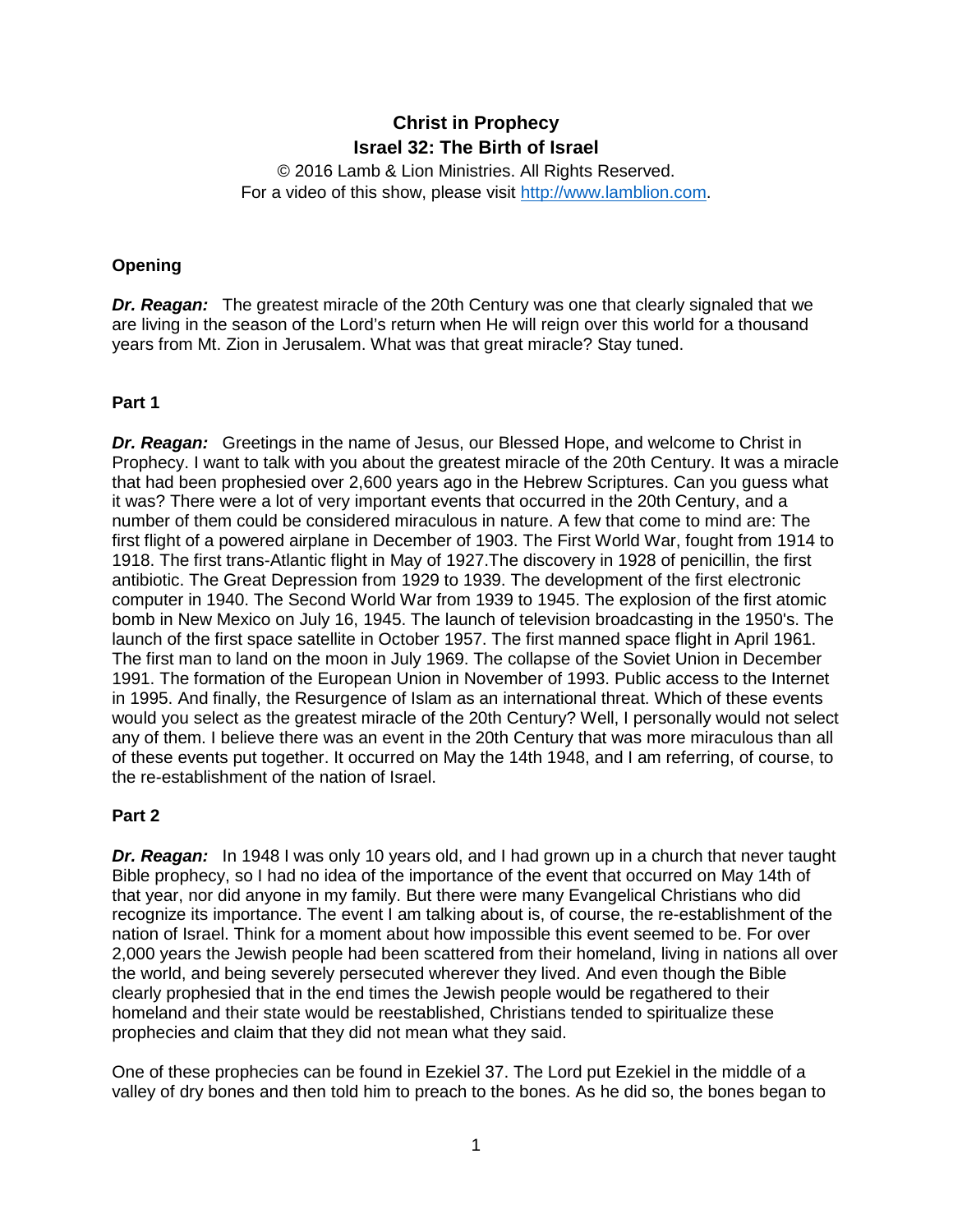come alive and start moving and flesh started growing on the bones. Before long, Ezekiel had a great army of people standing before him. Needless to say, Ezekiel was absolutely astonished by this vision, and wanted to know what it meant. Here's how the Lord explained it to him, "The Lord said, "Son of man, these bones are the whole house of Israel; behold, they say," the Jewish people "'Our bones are dried up and our hope has perished. We are completely cut off.' Therefore prophesy and say to them, 'Thus says the Lord GOD, "Behold, I will open your graves and cause you to come up out of your graves, My people; and I will bring you into the land of Israel. And then you will know that I am the LORD, when I have opened your graves and caused you to come up out of your graves, My people. I will put My Spirit within you, and you will come to life, and I will place you on your own land. Then you will know that I, the LORD, have spoken and done it," declares the LORD."" So, what is the Lord saying here? He is telling Ezekiel that although the Jewish people may feel like they have been cut off from God, that is not true. The Lord still cares for them and one day He intends to open the nations, their graves, where they have been scattered and bring them back to their homeland. And notice that he specifically identifies the homeland. He doesn't call it Canaan Land, He doesn't call it Palestine or Zion. No, in verse 12 He calls it the land of Israel, which is the name the Jews gave the land when they re-established their nation on May 14th 1948. Another prophecy about the reestablishment of Israel, and one of my favorites is a symbolic prophecy that is found in Isaiah 66 verses 7&8. It reads as follows: Before she travailed, she brought forth; before her pain came, she gave birth to a boy. Who has heard such a thing? Who has seen such things? Can a land be born in one day? Can a nation be brought forth all at once?

This prophecy says that the nation of Israel would one day be re-established, and like a woman who gives birth before she has any pains, the nation's birth pains will occur after it comes back into being. And folks that is exactly what happened. The modern state of Israel came into existence on May 14th, 1948, and the very next day, the birth pains began as five Arab nations attacked. And the birth pains have continued to this day with war after war. The War of Independence of 1948 & 49 was followed by The Suez War of 1956. Then came The Six Day War of 1967, The Yom Kippur War in 1973, The Lebanese War in 1982, The First Intifada or Arab Uprising from 1987 to 1993, The First Gulf War of 1990 & 1991, The Second Intifada from 2000 to 2005, The Hezbollah War of 2006, The First Gaza War with Hamas in 2009, The Second Gaza War in 2012, And the Third Gaza War in 2014. War, after war, after war and Israel has miraculously survived all of them, and it will continue to do so because of a promise in God's Word found in Zechariah 12:6 it reads, "In that day [the end times] I will make the clans of Judah like a firepot among pieces of wood and a flaming torch among sheaves, so they will consume on the right hand and on the left all the surrounding peoples."

#### **Part 3**

**Dr. Reagan:** Now, with that background, let's take a closer look at how the state of Israel actually came into being. And for that story, let's go to Independence Hall in Tel Aviv.

#### **Presentation at Independence Hall in Tel Aviv**

**Dr. Reagan:** I would like to begin by looking at a Bible verse that is in Isaiah 66 that has to do with what happened here in this room. Isaiah chapter 66 there are many, many prophecies in the Bible concerning the re-gathering of the Jewish people and the reestablishment of the state. In fact there are more prophecies in the Old Testament about the regathering of the people and the reestablishment of the state than any other topic. It is the most prolific prophecies in the Old Testament. Just over, and over, and over, God is going to regather the Jewish people in the end times in unbelief and their state will be reestablished.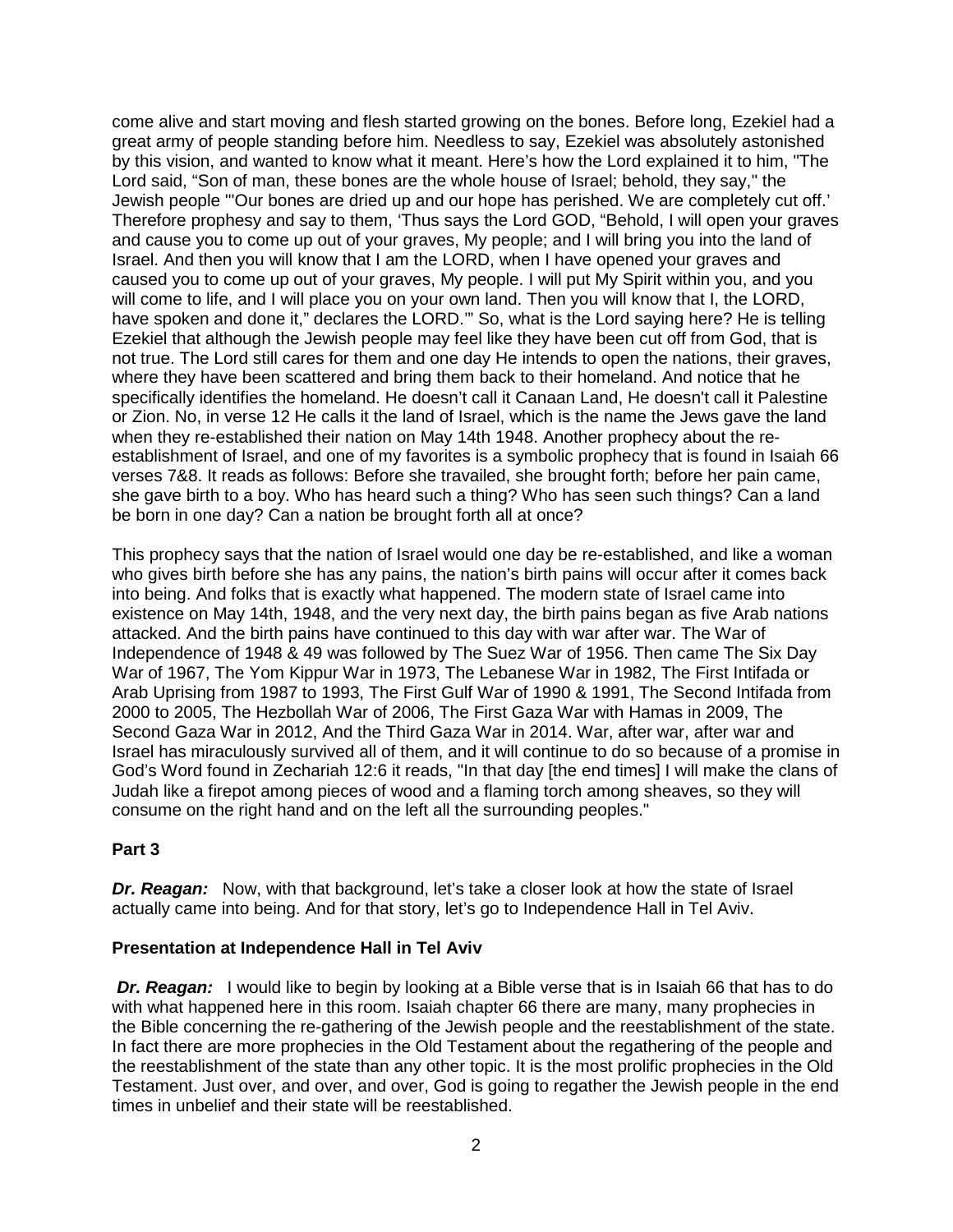The reason I'm going to read you this one is because it's really my favorite. It's a symbolic prophecy, its put in symbolic terms but those terms are very, very descriptive. Isaiah 66 beginning with verse 7, "Before she was in labor, she gave birth. Before her pain came, she delivered a male child. Who has ever heard of such a thing?" You ever hear of somebody give birth to a child and then have the labor pains afterwards? "Who has seen such a thing? Shall the earth be made to give birth in one day? Shall a nation be born all at once?" Well that's what happened. In one day the nation was reborn here in the city of Tel Aviv in this place right her, and the birth pains began the next day when five Arab nations attacked. And the birth pains have continued to this day. First was the War of Independence in '48 and '49. Then came the Suez War in 1956. Then came the Six Day War in 1967. Then came the Yom Kippur War in 1973. Then came the two Arab Intifadas, the first Gulf War. It's just been war, after war, after war, the most recent one being the War with Hezbollah and then the War with Hamas.

And now everything is gathering for the great war. The next one's probably going to be the great one as the Arab nations close in and try to take Jerusalem. So, and it's going to be the most destructive war for Israel because in the past I would even bring groups over here during wars because it was very safe. But that would not be true in the future because the future war is going to be a missile war. Thousands of missiles are going to come in here. They are going to come from Iraq, Iran, they are going to come from the north, Hezbollah, they are going to come from the south, from Hamas and there just going to be raining down like rain. And so it's going to be a very, very serious time and the people here in Tel Aviv are the ones that are most subject. This is the focal point; this is where they're going to focus the missiles because they are afraid if they shoot into Jerusalem they may end up with a missile hitting the Dome of the Rock. Which I think would be very appropriate, but nonetheless they don't want that to happen.

So anyway with that Scripture in mind let's talk a moment about what happened here. When we get to Jerusalem we're going to go to Mt. Herzl Cemetery and we're going to see the centerpiece of that cemetery is the tomb of this man Theodore Herzl. And we'll talk more about him when we get there. All I want to say right now about him is that he was a Hungarian Jew who lived in Austria. He wanted to be a playwright but never made it, but he was a writer, and he was a great intellectual, he was an egomaniac in fact hardly anybody could get along with him. But he was a man who had a vision for the Jewish people to go back to their homeland. And in 1896 he wrote a book called, "The Jewish State." It wasn't really a book, it was a booklet in which he said, "It's time to go back home." He had a--I'll talk about this more at his tomb it had premonition of the Holocaust coming. He said, "It's time to go back home. We must go back to our homeland."

There were only two people in the entire US government who favored the creation of the State of Israel. One was the President, Harry Truman, the other was his right-hand man, his counselor, his private lawyer rather his personal lawyer and that was Clark Clifford. Clark Clifford favored it because he was a Bible student and he believed that the Jewish people needed to come back to their homeland. Harry Truman favored it because he was a Bible student. I don't know how much you know about Harry Truman he was a remarkable person. You can look at this and see God's hand orchestrating Harry Truman into this position because prior to Harry Truman the Vice President of the United States had been Henry Wallace who FDR just dropped summarily and said I want Harry Truman to be the next Vice President. Henry Wallace turned out to be an extreme Socialist, a Communist sympathizer, an extreme liberal.

So anyway God orchestrated that. Harry Truman comes in FDR doesn't even know Harry Truman they met maybe one time. Harry Truman was not informed of anything when he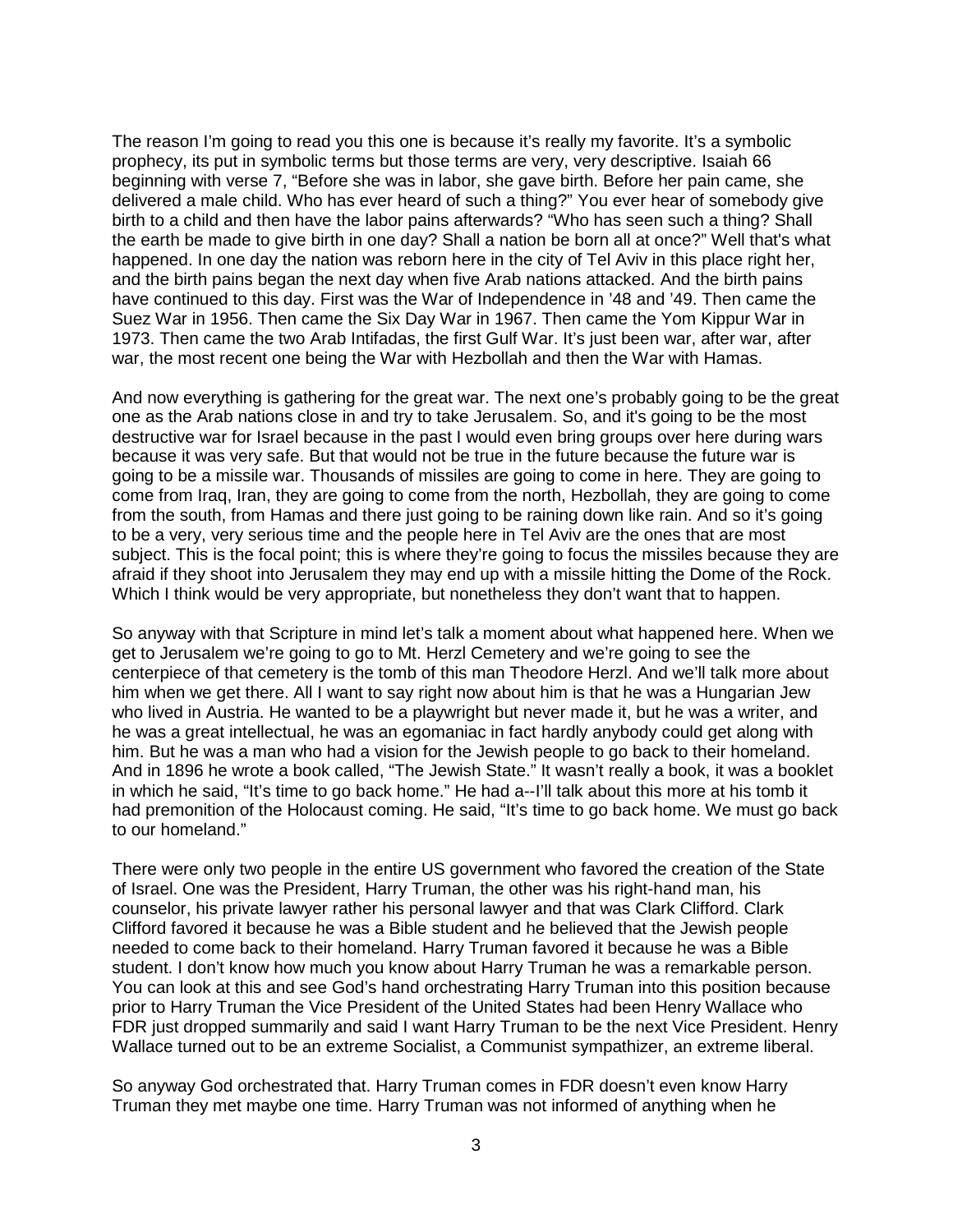became President, he didn't even know there was an atomic bomb, they had to call him in and tell him that because FDR had never shared that with him. So Harry Truman is in the position. Now here's an interesting thing about Harry watch how God orchestrates this, first He orchestrates for Harry Truman to be President. Second, Harry Truman was a child prodigy; he was reading at age three. By the time he started school at age six he had already read the Bible two times. He was a member of a family that was devote Christians they were Baptists. And he knew the Bible backwards and forwards by the time he started school. He was a guy who almost had a photographic memory. I used to teach a course on the presidency and every year when the course was over we would go to Independence, Missouri and we would meet with President Truman. We did this many times this was after he was President. And you could ask him about any President of the United States, any President anything, "How many children did he have?" "What was his wife's name?" It was like a--it was just unbelievable he was a walking encyclopedia of the history of the Presidents of the United States.

So God's orchestrating this, He puts him in as Vice President, He has a man who knows the Bible. But they were the only two, everybody else in the US Government was not only opposed they were overwhelmingly opposed to the establishment of the State of Israel. The Joint Chiefs of Staff had a special meeting they came to the President and said, "Mr. President, we voted unanimously, no Jewish State." And you know what the argument was? It was the same argument you hear today, very same one, if you recognize a Jewish State it will cut off our access to Arab oil. The most important thing in the Middle East is access to Arab oil we must have access, we must placate the Arabs. Don't worry about the Jews, the Arabs will destroy them overnight any way. But Truman wouldn't make any commitment, he wouldn't say one way or another he just listened.

Now more important than the Joint Chiefs of Staff were two other people, one was the Secretary of Defense who was a very renowned man and he was totally opposed and he was telling the President, "Do not recognize Israel." But the most important person was General Marshall, George C. Marshall, Truman worshiped at his feet, He idolized the man. He was the leader of the United States Forces in World War II. Most people think it was Eisenhower. No, Eisenhower was a field commander. The person who was in charge of all US Military Forces and all US strategy in World War II was General George C. Marshall. So valuable to FDR that FDR would never allow him to go into the field for fear he might be killed. General Marshall had become Secretary of State and he gave a famous speech I believe it was at Harvard University right after he became Secretary of State and said, "We must rebuild Europe it's lying it ruins. The Communist will take over, all kinds of radical groups unless we go in and rebuild. We've got to provide them aid to rebuild." And the Marshall Plan was born. And that Marshall Plan rebuilt Europe. And as a result of that he was given the Noble Peace Prize. He was given the Man of the Year in 1947 on the front of "Time Magazine." The Man of the Year, this was the man that Harry Truman idolized. And General Marshall came to Truman and he said, "Under no condition are you to recognize Israel." And he was Secretary of State at that time. Truman hated the State Department if you've ever read his writings he always referred to them as the "guys in fancy stripped pants." "The guys in the fancy stripped pants," that's how he referred to the State Department, they're a bunch of intellectuals who don't have any common sense is the way he referred to them. But he really idolized General Marshall and General Marshall said, "You will not recognize the State of Israel."

So there's tremendous debate going on but God was preparing Harry Truman's heart. Not only had he put him in that position. Not only had he given him this ability to read and he knew the Bible backwards and forwards. But something else happened, this is really amazing you can see God's hand in this.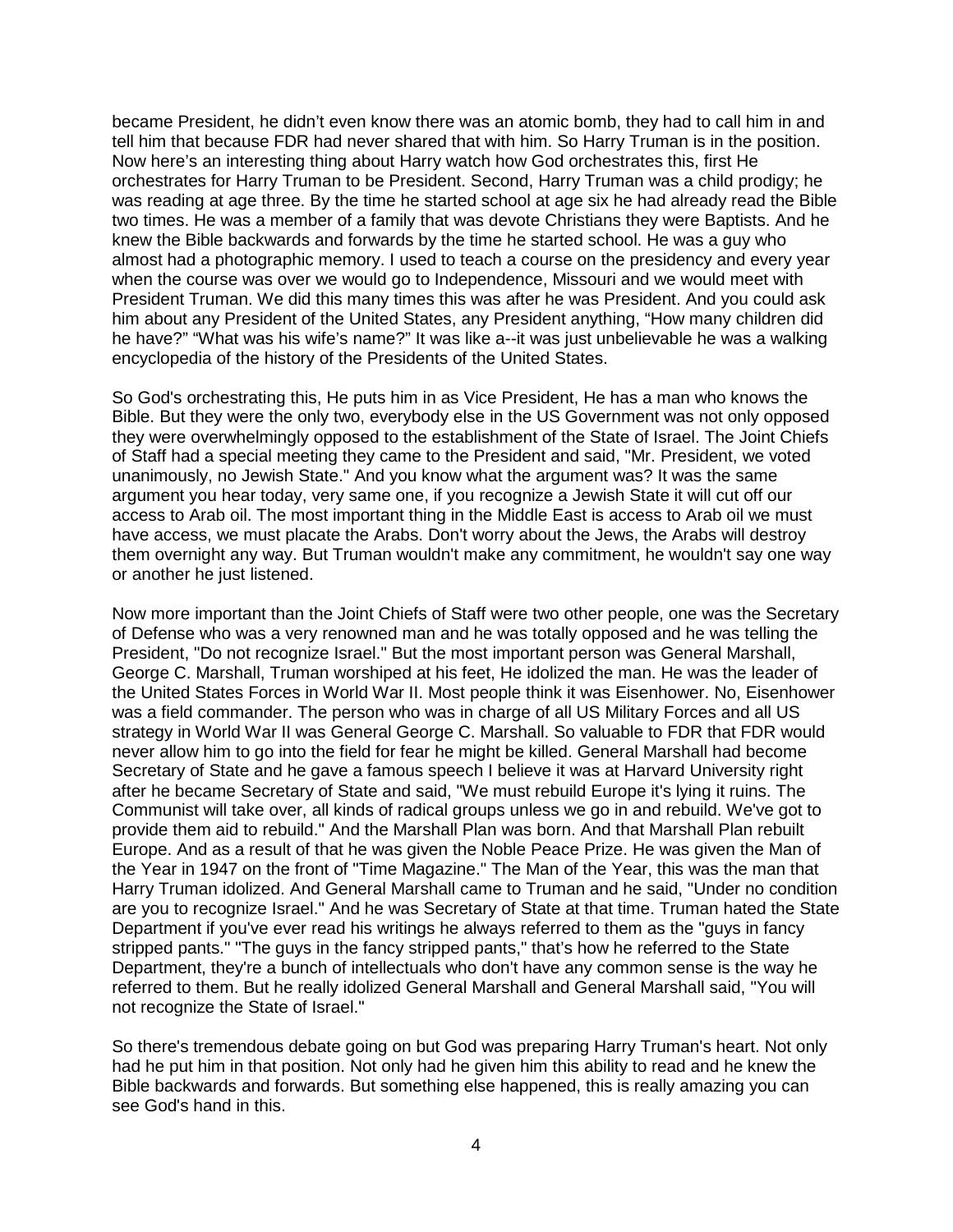When Harry Truman became a solider in World War I and went to Europe guess who became his very best bosom buddy? A guy by the name of Eddie Jacobs a Jewish man from Independence, Missouri. This was a time when Jews were spit upon and hated in the United States like blacks were. And yet he became Harry Truman's best friend and was his best friend for the rest of his life. In fact when World War I was over they came back and the two of them opened a haberdashery shop and sold men's clothing together. And for the rest of his life that was his best friend. So God puts as his best friend a Jewish man. He gives him as his right hand council Clark Clifford who believed in the Jewish destiny. So He is just surrounding him with these people like it's a fence around him while the rest of the US Government is saying, "No, no, no, no."

On May the 12th, 1948 the Jews were going to make their declaration on the 14th. On May the 12th there was a meeting at the White House, incredible meeting, George Marshall said I want to bring my staff and we want to meet with you Mr. President and we're going to tell you all the reasons why you should not recognize the State of Israel. He came with a large staff and one of them was appointed to present the argument to the President. This fellow got up he presented this long argument to the President about all the reasons why the President should not recognize the State of Israel. And then when he sat down the President said, "Ok, Mr. Clifford would you speak." And Clark Clifford got up and started speaking and General Marshall stood up and said, "Why is this political hack speaking at this meeting?" Because that is what he considered Clark Clifford to be nothing but a political hack. He said, "This is the State Department I want to ask you Mr. President why is this man even at this meeting?" And the President said, "Because I invited him." And Marshall sat down. Clark Clifford continued, he gave his entire talk why it should be recognized. George Marshall was sitting there steaming and when he finished his speech Marshall said something that absolutely astounded everyone in the room. I mean to this day it's hard to believe that he said this. He said, "Mr. President I won't argue about this anymore I have only one thing to say." Now this is in front of a lot of witnesses, "If you recognize the State of Israel I will vote for your opponent on Election Day." The people over there said they just were so astounded they just sat in absolute silence, nobody could believe that he spoke to the President that way. You see the election was coming up in November of 1948. Finally they said it seemed like an eternity and the President said, "You know I think the best thing for all of us to do is to go home and get a good night's rest, and think about this," and they all left.

The next morning May 13, the Secretary of State called the President he said, "Mr. President I thought about it." And he said, "Here's where I am. I am still totally opposed to it, but if you recognize the State of Israel I will not speak one contrary word. I will be silent and I will not speak out against your decision, the decision is yours." Still nobody knew for sure how he was going to decide. Meanwhile while all that was going on Eddie Jacobson called the President and he said, "Mr. President you've been in office since 1945 and I've never once asked anything of you. I want to come to Washington, D.C. and meet with you personally." He had never done that. He came to Washington, D.C. he meet with the President he said, "Mr. President I believe that when you were in your father's loins that God anointed you to recognize the State of Israel. I've never asked anything of you I want to ask you to recognize the State of Israel." He said, "I think this is of God," and he left. Well there was Truman in the midst of all this. The next day on May the 14th, 1948, David Ben-Gurion stood up here and he read the Declaration of Independence and 11 minutes later Harry Truman signed the short document saying that he recognized the State of Israel, and armaments began to flow to Israel. And that is the reason that Harry Truman is considered such a great person here in the State of Israel, with statues of him all over the place, because he is considered to be the Savior or Israel on that day because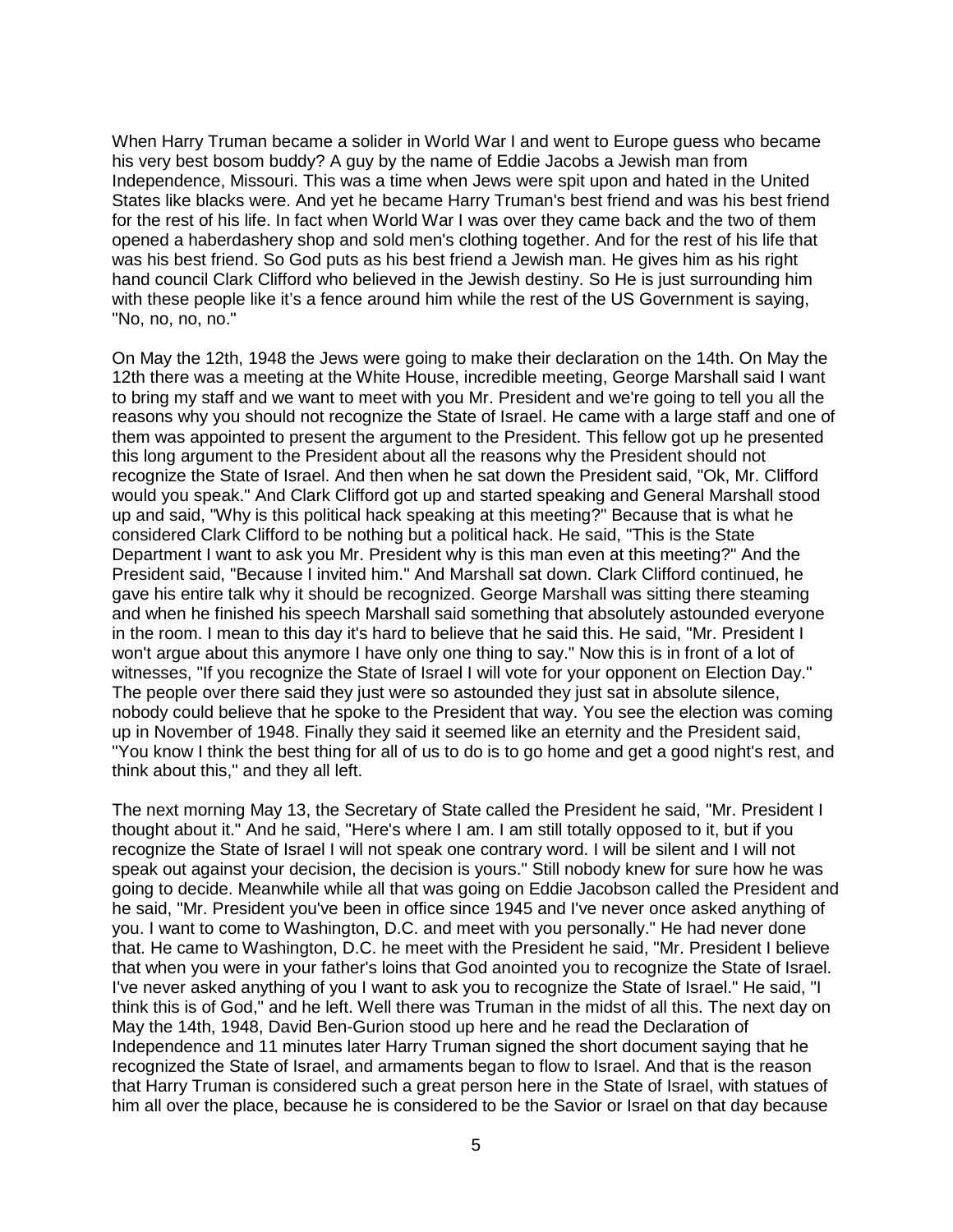the next morning they were attacked by five Arab nations. I want us to pause here for a moment and I'll come back and I want to ask Gary Fisher to come up. And I want to ask Gary to read from the Declaration of Independence.

*Gary Fisher:* In the land of Israel the Jewish people came into being. In this Land would shape their spiritual, religious, and national character. Here they lived in sovereign independence. Here they created a culture of national and universal import, and gave to the world the eternal Book of Books. Exiled by force, still the Jewish people kept faith with their Land, in all the countries of their dispersion, steadfast in their prayer and hope to return and here revive their political freedom. Fired by this attachment of history and tradition, the Jews in every generation strove to renew their roots in the ancient Homeland, and in recent generations they came home in their multitudes. Veteran pioneers and defenders, and new comers braving blockades, they made the wilderness bloom, revived their Hebrew tongue, and built villages and towns. They founded a thriving society, of its own economy and culture, pursuing peace but able to defend itself, bringing the blessing of progress to all the inhabitants of the Land, dedicated to the attainment of sovereign independence. In 1897 the first Zionist Congress met the call of Theodore Herzl, seer of the vision of the Jewish State gave public voice to the right of the Jewish people to national restoration of their land. The right was acknowledged in the Balfour Declaration on 2nd of November 1917, and confirmed in the Mandate of the League of Nations, which accorded international validity to the historical connection between the Jewish people and the Land of Israel, and to their right to re-establish their National Home. The holocaust that in time destroyed millions of Jews in Europe again proved beyond doubt the compelling need to solve the problem of Jewish homelessness and dependence by the renewal of the Jewish State in the Land of Israel, which would happen wide the gates, open wide the gates of the Homeland to every Jew and endow the Jewish people with the status of a nation with the equality of rights within the family of nations. It is the natural right of the Jewish people, like any other people, to control their own destiny in their sovereign State. Accordingly, we, the members of the National Council, representing the Jewish people in the land of Israel and the Zionist Movement, have assembled in the day of the termination of the British mandate for Palestine and, by virtue of our natural and historic right, and the resolution of the General Assembly of the United Nations, do hereby proclaim the establishment of the Jewish State in the land of Israel- the State of Israel.

#### **Part 4**

*Dr. Reagan:* So the State was established, Harry Truman recognized it, arms began to flow, five Arab nations attack and the Israeli's were able to survive until this day. But that doesn't end the story following that was a national election coming up in November of 1948. Harry Truman had no chance of winning the election, none whatsoever. The Democrat Party split three ways, Harry Truman received the nomination of the Democrats. Strom Thurmond pulled out of the party and formed what was called the Dixiecrat Party which composed all the southern states; a party that was in charge of favor of state's rights and segregation. And Henry Wallace the Socialist formed the Progressive Party and all of the Socialist Democrats and Liberal Democrats pulled out and they supported him. The Democrat Party split three ways. The Republicans united under the very handsome and charismatic Governor of New York, Tom Dewey. Truman had so little chance of being elected that many newspapers printed their headlines in advance, "Dewey Defeats Truman." You've probably seen the famous picture of Truman holding up one of those papers. Through the astonishment of everyone including Harry Truman he was reelected. It was the greatest upset in the history of American politics, no Presidential Election like it since then or before. And how he won nobody knows. But God says in His word, to those who bless Israel I will bless them and to those who curse Israel I will curse them. And He blessed Harry Truman for the decision he made. Why should this be of any significance to us? Simply because God fulfilled a promise that He made thousands of years ago in this room. And He's